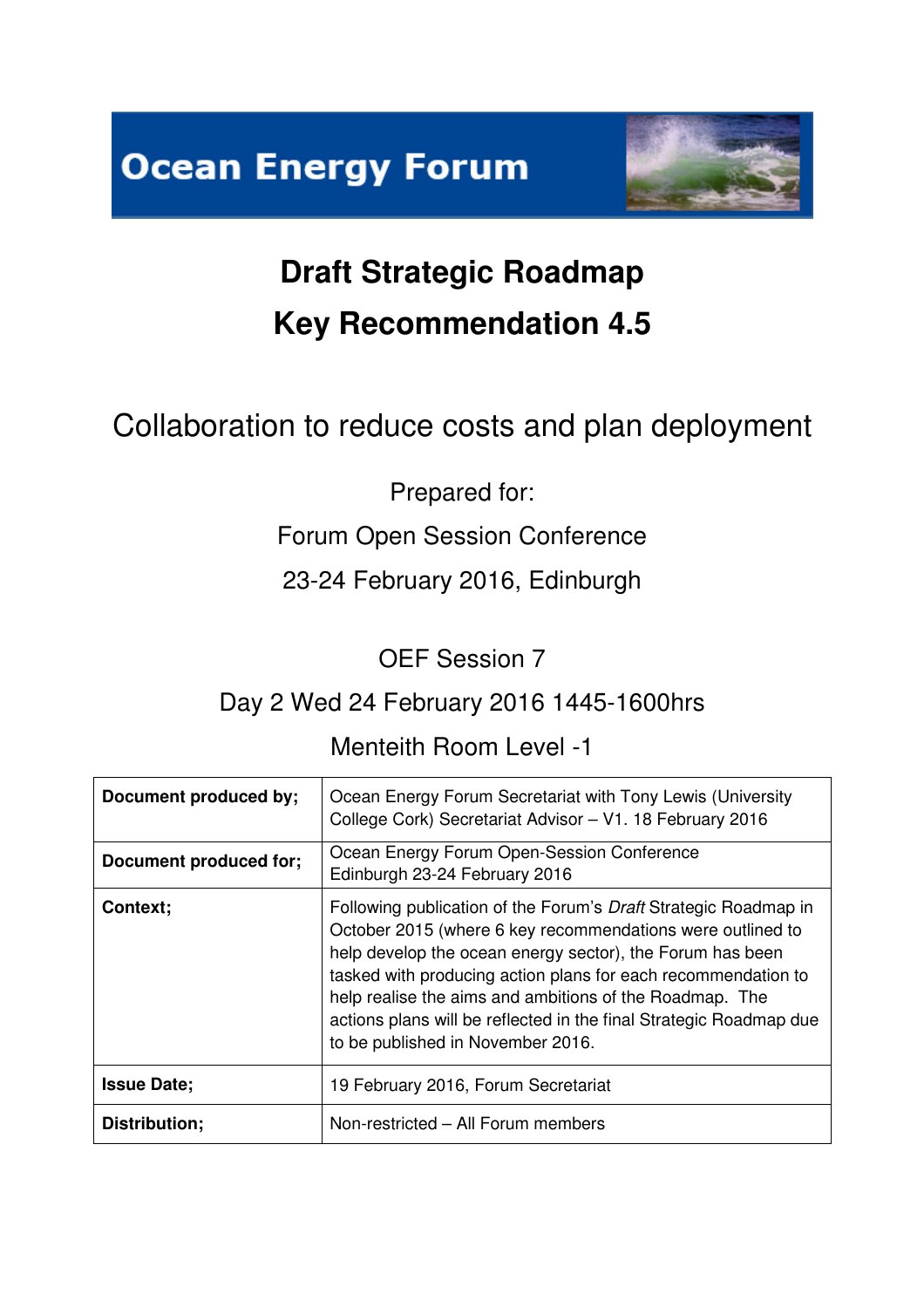#### 1. Industrial Roll-out: Collaboration to reduce costs and plan deployment

#### **The Challenge**

If any ocean energy technology is to become commercially viable, the cost of capital needs to be reduced, optimised and grid infrastructure and financing should be amended to maximise access.

#### **The Approach**

Reducing the capital burden can be achieved through access to loan guarantees, and revenue support systems designed to deliver income security, market visibility while minimising public spending and avoiding costs overruns. Reducing insurance cost will come from reduced uncertainties on device production/operation as well as capacity building in the insurance industry.

#### **The Benefit**

A collaborative approach offers potential cost savings across the sector which will assist in achieving the stage of industrial roll-out and a subsequent shift from investment support to revenue support.

#### **Action for the ocean energy sector (industrial players)**

**•** Devise standards for ocean energy roll-out based on learnings from the first demonstration and pre-commercial farms.

**•** Create working groups with the insurance and banking communities to increase knowledge, reduce costs and ease access to commercial debt, with a specific focus on loan guarantees.

#### 2. Approach for Forum session in Edinburgh

The session will be led by Tony Lewis from University College Cork. Forum Steering Committee Chairs will be in attendance.

The session will start discussions to gain a consensus on what and how to develop an action plan that can help realise the ambitions of this key recommendation.